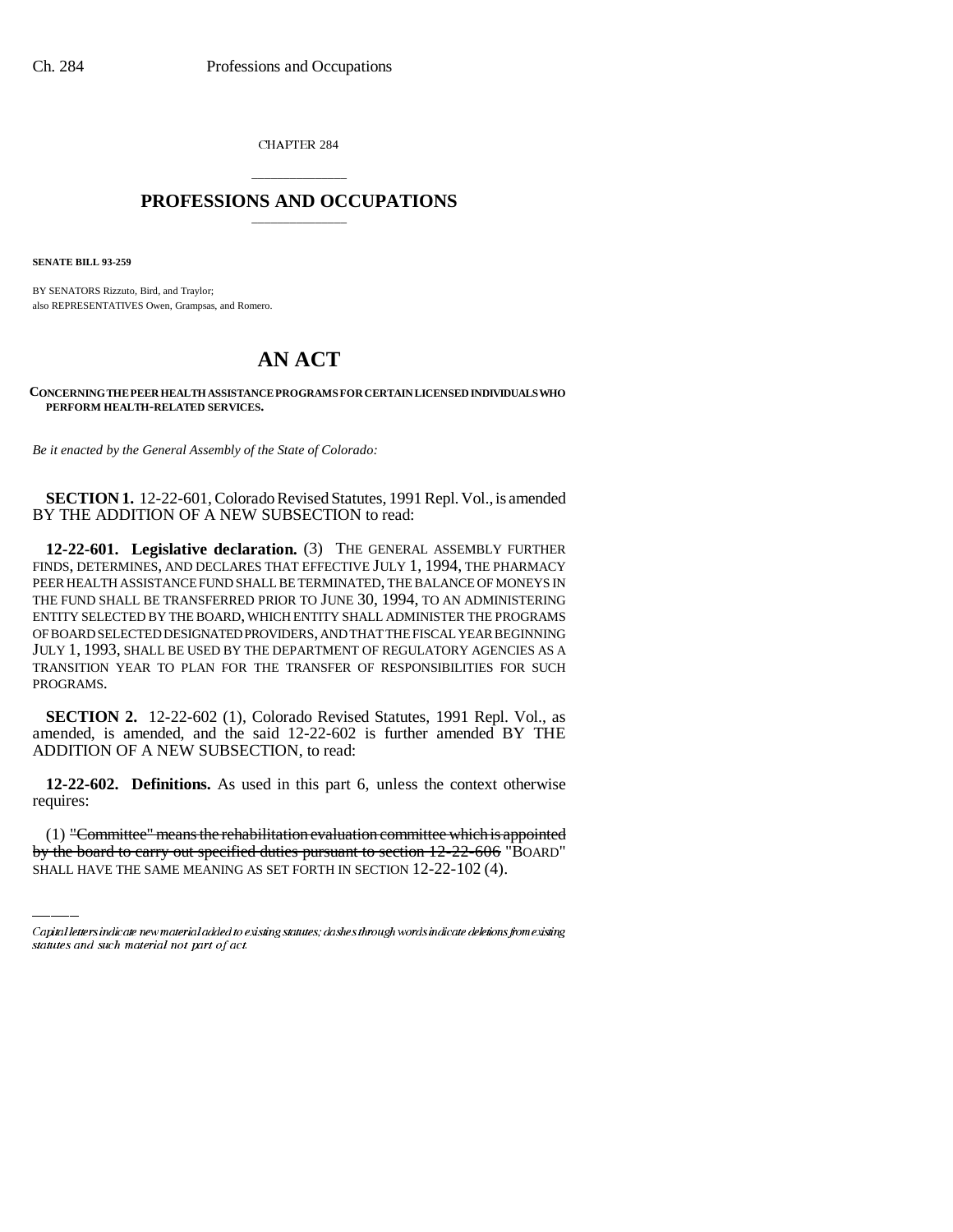(1.5) "COMMITTEE" MEANS THE REHABILITATION EVALUATION COMMITTEE WHICH IS APPOINTED BY THE BOARD TO CARRY OUT SPECIFIED DUTIES PURSUANT TO SECTION 12-22-606.

**SECTION 3.** 12-22-603, Colorado Revised Statutes, 1991 Repl. Vol., is amended to read:

**12-22-603. Pharmacy peer health assistance fund.** (1) (a) There is hereby created in the state treasury the pharmacy peer health assistance fund. The fund shall consist of moneys collected by the board and required to be credited to the fund pursuant to subsection (3) of this section. Any interest earned on the investment of moneys in the fund shall be credited at least annually to said fund.

(b) PRIOR TO JUNE 30, 1994, THE BOARD SHALL TRANSFER THE BALANCE IN THE FUND, IF ANY, TO THE ADMINISTERING ENTITY CHOSEN BY THE BOARD PURSUANT TO PARAGRAPHS (d) AND (e) OF SUBSECTION (3) OF THIS SECTION, AND THE BOARD SHALL PERFORM THE DUTIES AND RESPONSIBILITIES OF THE REHABILITATION EVALUATION COMMITTEE, AS DESCRIBED IN SECTION 12-22-606 AS SAID SECTION EXISTED PRIOR TO JULY 1, 1994.

(2) (a) It is the intent of the general assembly that the entire cost of administration of the pharmacy peer health assistance diversion program, including reimbursements to committee members pursuant to section 12-22-606 (3), shall be borne by fees assessed by the board and paid by licensees; except that certain costs may be borne by individual participants as provided in section 12-22-604 (3). No moneys shall be appropriated from the general fund for payment of any expenses incurred under this section, and no such expenses of this program shall be charged against the state. Moneys in the fund shall be subject to annual appropriation by the general assembly to the board to be used for the purposes described in this section.

(b) THIS SUBSECTION (2) IS REPEALED, EFFECTIVE JUNE 30, 1994.

(3) (a) (I) Any licensee, when applying for or renewing a license, shall pay an additional fee to be determined and collected pursuant to section 24-34-105, C.R.S., not to exceed twenty-five dollars biennially. The additional fees collected pursuant to this subsection (3) shall be transmitted to the state treasurer, who shall credit the same to the pharmacy peer health assistance fund. The fees shall be used by the board only to administer the pharmacy peer health assistance diversion program pursuant to this part 6.

(II) THIS PARAGRAPH (a) IS REPEALED, EFFECTIVE JUNE 30, 1994.

(b) EFFECTIVE JULY 1, 1994, AS A CONDITION OF LICENSURE IN THIS STATE, EVERY APPLICANT SHALL PAY TO THE ADMINISTERING ENTITY THAT HAS BEEN SELECTED BY THE BOARD PURSUANT TO THE PROVISIONS OF PARAGRAPHS (d) AND (e) OF THIS SUBSECTION (3) AN AMOUNT SET BY THE BOARD NOT TO EXCEED TWENTY-EIGHT DOLLARS PER YEAR, WHICH AMOUNT SHALL BE USED TO SUPPORT DESIGNATED PROVIDERS THAT HAVE BEEN SELECTED BY THE BOARD TO PROVIDE ASSISTANCE TO PHARMACISTS NEEDING HELP IN DEALING WITH PHYSICAL, EMOTIONAL, OR PSYCHOLOGICAL PROBLEMS WHICH MAY BE DETRIMENTAL TO THEIR ABILITY TO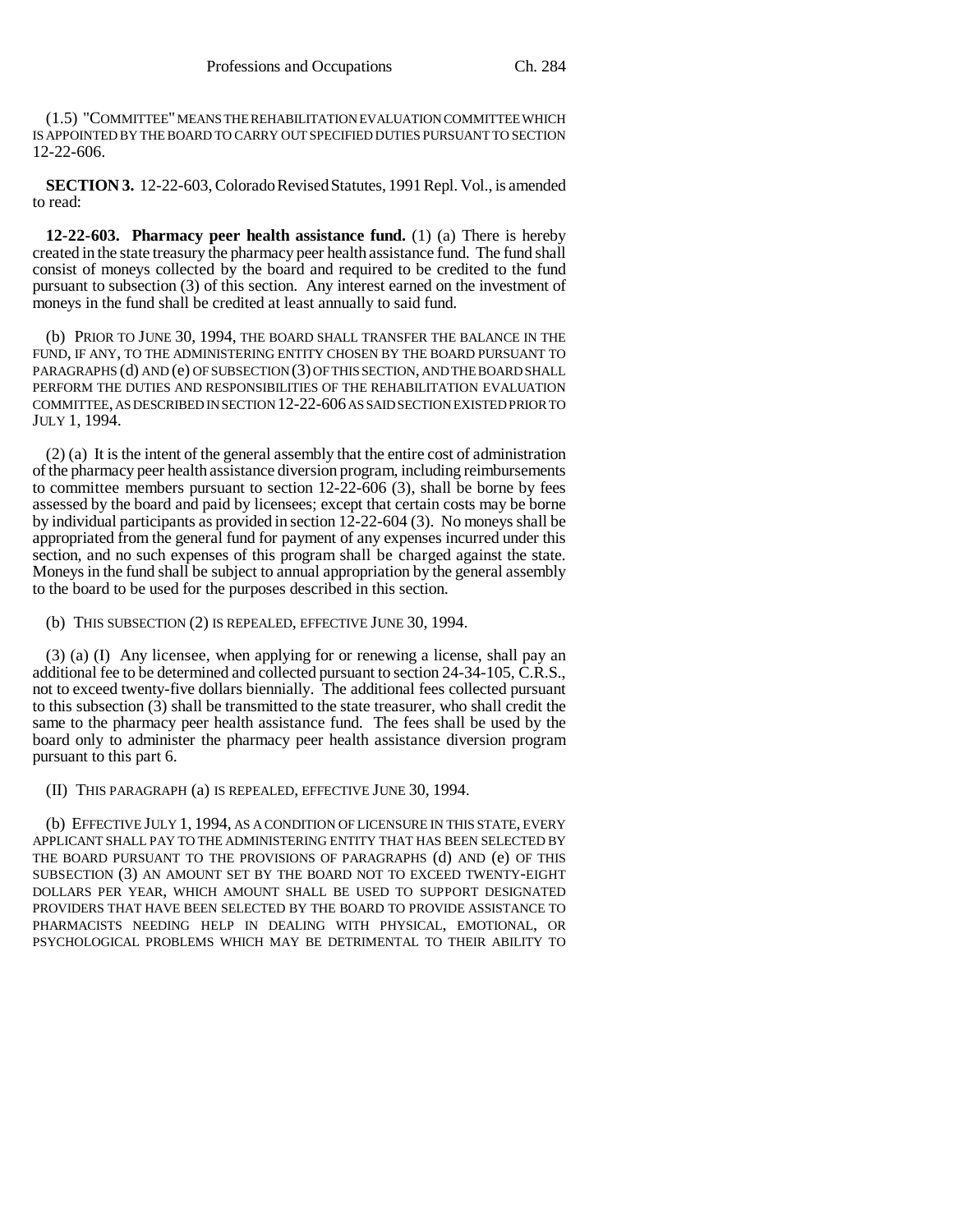PRACTICE.

(c) THE BOARD SHALL SELECT ONE OR MORE PEER HEALTH ASSISTANCE ORGANIZATIONS AS DESIGNATED PROVIDERS. TO BE ELIGIBLE FOR DESIGNATION BY THE BOARD A PEER HEALTH ASSISTANCE PROGRAM SHALL:

(I) PROVIDE FOR THE EDUCATION OF PHARMACISTS WITH RESPECT TO THE RECOGNITION AND PREVENTION OF PHYSICAL, EMOTIONAL, AND PSYCHOLOGICAL PROBLEMS AND PROVIDE FOR INTERVENTION WHEN NECESSARY OR UNDER CIRCUMSTANCES WHICH MAY BE ESTABLISHED BY RULES PROMULGATED BY THE BOARD;

(II) OFFER ASSISTANCE TO A PHARMACIST IN IDENTIFYING PHYSICAL, EMOTIONAL, OR PSYCHOLOGICAL PROBLEMS;

(III) EVALUATE THE EXTENT OF PHYSICAL, EMOTIONAL, OR PSYCHOLOGICAL PROBLEMS AND REFER THE PHARMACIST FOR APPROPRIATE TREATMENT;

(IV) MONITOR THE STATUS OF A PHARMACIST WHO HAS BEEN REFERRED FOR TREATMENT;

(V) PROVIDE COUNSELING AND SUPPORT FOR THE PHARMACIST AND FOR THE FAMILY OF ANY PHARMACIST REFERRED FOR TREATMENT;

(VI) AGREE TO RECEIVE REFERRALS FROM THE BOARD;

(VII) AGREE TO MAKE THEIR SERVICES AVAILABLE TO ALL LICENSED COLORADO PHARMACISTS.

(d) THE ADMINISTERING ENTITY SHALL BE A QUALIFIED, NONPROFIT, PRIVATE FOUNDATION THAT IS QUALIFIED UNDER SECTION 501 (c) (3) OF THE FEDERAL "INTERNAL REVENUE CODE OF 1986", AS AMENDED, AND SHALL BE DEDICATED TO PROVIDING SUPPORT FOR CHARITABLE, BENEVOLENT, EDUCATIONAL, AND SCIENTIFIC PURPOSES THAT ARE RELATED TO PHARMACEUTICAL EDUCATION, PHARMACEUTICAL RESEARCH AND SCIENCE, AND OTHER PHARMACEUTICAL CHARITABLE PURPOSES.

(e) THE RESPONSIBILITIES OF THE ADMINISTERING ENTITY SHALL BE:

(I) TO COLLECT THE REQUIRED ANNUAL PAYMENTS;

(II) TO VERIFY TO THE BOARD, IN A MANNER ACCEPTABLE TO THE BOARD, THE NAMES OF ALL PHARMACIST APPLICANTS WHO HAVE PAID THE FEE SET BY THE BOARD;

(III) TO DISTRIBUTE THE MONEYS COLLECTED, LESS EXPENSES, TO THE DESIGNATED PROVIDER, AS DIRECTED BY THE BOARD;

(IV) TO PROVIDE AN ANNUAL ACCOUNTING TO THE BOARD OF ALL AMOUNTS COLLECTED, EXPENSES INCURRED, AND AMOUNTS DISBURSED; AND

(V) TO POST A SURETY PERFORMANCE BOND IN AN AMOUNT SPECIFIED BY THE BOARD TO SECURE PERFORMANCE UNDER THE REQUIREMENTS OF THIS SECTION. THE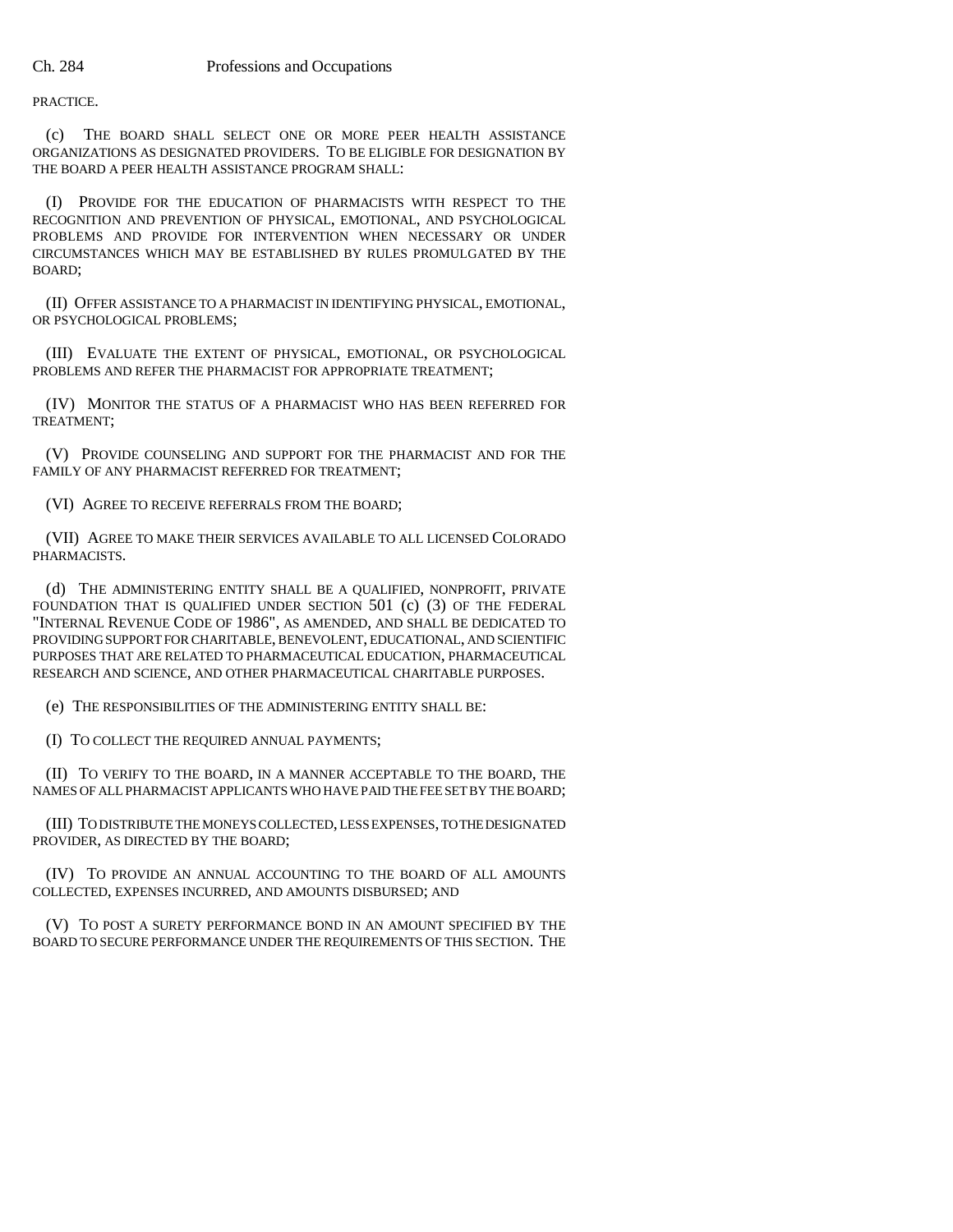ADMINISTERING ENTITY MAY RECOVER THE ACTUAL ADMINISTRATIVE COSTS INCURRED IN PERFORMING ITS DUTIES UNDER THIS SECTION IN AN AMOUNT NOT TO EXCEED TEN PERCENT OF THE TOTAL AMOUNT COLLECTED.

**SECTION 4.** 12-22-604, Colorado Revised Statutes, 1991 Repl. Vol., is amended BY THE ADDITION OF A NEW SUBSECTION to read:

**12-22-604. Eligibility for awards - pharmacy peer health assistance organization.** (4) THIS SECTION IS REPEALED, EFFECTIVE JULY 1, 1994.

**SECTION 5.** 12-22-606, Colorado Revised Statutes, 1991 Repl. Vol., is amended BY THE ADDITION OF A NEW SUBSECTION to read:

**12-22-606. Rehabilitation evaluation committee - created.** (4) THIS SECTION IS REPEALED, EFFECTIVE JULY 1, 1994.

**SECTION 6.** 12-35-102, Colorado Revised Statutes, 1991 Repl. Vol., is amended to read:

**12-35-102. Legislative declaration.** (1) The practice of dentistry and dental hygiene in this state is declared to affect the public health, safety, and welfare and to be subject to regulation and control in the public interest. It is further declared to be a matter of public interest and concern that the dental profession merit and receive the confidence of the public and that only qualified dentists and dental hygienists be permitted to practice dentistry or dental hygiene in this state. It is the purpose of this law to promote the public health, safety, and welfare by regulating the practice of dentistry and dental hygiene and to insure ENSURE that no one shall practice dentistry or dental hygiene without qualifying under this article. The provisions of this article relating to licensure by credentials are not intended to reduce competition or restrain trade with respect to the oral health needs of the public. All provisions of this article relating to the practice of dentistry and dental hygiene shall be liberally construed to carry out these objects and purposes.

(2) THE GENERAL ASSEMBLY FURTHER FINDS, DETERMINES, AND DECLARES THAT EFFECTIVE JULY 1, 1994, THE DENTIST PEER HEALTH ASSISTANCE FUND SHALL BE TERMINATED, THE BALANCE OF MONEYS IN THE FUND SHALL BE TRANSFERRED PRIOR TO JUNE 30, 1994, TO AN ADMINISTERING ENTITY SELECTED BY THE BOARD, WHICH ENTITY SHALL ADMINISTER THE PROGRAMS OF BOARD SELECTED DESIGNATED PROVIDERS, AND THAT THE FISCAL YEAR BEGINNING JULY 1, 1993, SHALL BE USED BY THE DEPARTMENT OF REGULATORY AGENCIES AS A TRANSITION YEAR TO PLAN FOR THE TRANSFER OF RESPONSIBILITIES FOR SUCH PROGRAM.

**SECTION 7.** The introductory portion to 12-35-113 (1), Colorado Revised Statutes, 1991 Repl. Vol., is amended to read:

**12-35-113. Application for license - fee.** (1) Every person not currently holding a license to practice dentistry in this state who desires to practice dentistry in this state shall file with the secretary of the board an application for a license on a form to be provided by the board, verified by the oath of the applicant, and accompanied by a fee REQUIRED BY SECTION 12-35-123.5(2) (b) OR established pursuant to section 24-34-105, C.R.S., in which application it shall appear that the applicant: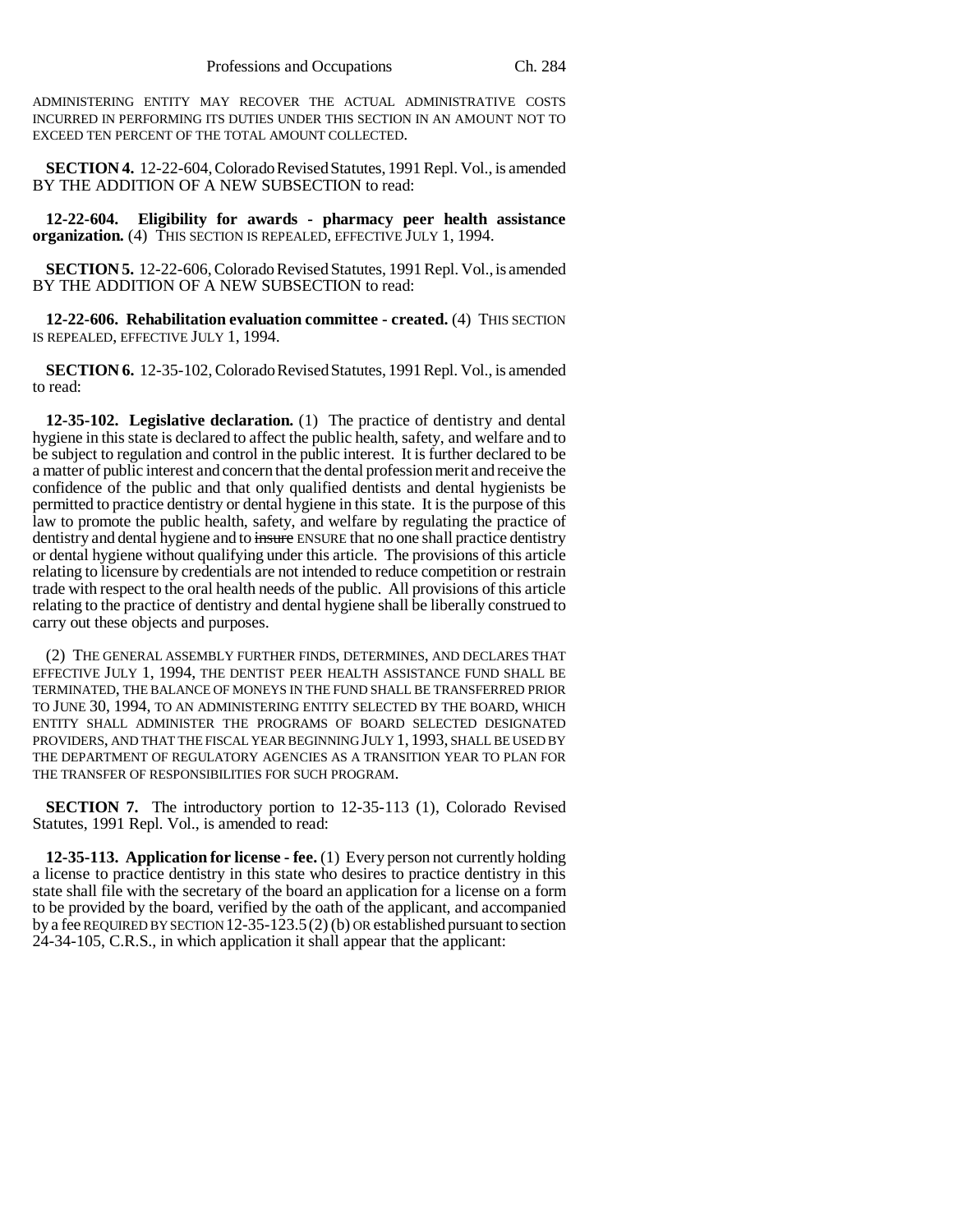**SECTION 8.** 12-35-116 (1), Colorado Revised Statutes, 1991 Repl. Vol., is amended to read:

**12-35-116. Renewal of license - fees.** (1) On or before the first day of the month designated pursuant to rules and regulations promulgated by the board, every dentist licensed to practice dentistry in this state shall transmit to the secretary of the board, upon a form prescribed by the board, his signature, post-office address, office address, the number of his license certificate, and such other pertinent information as may be requested, together with a fee REQUIRED BY SECTION 12-35-123.5 (2) (b) OR established pursuant to section 24-34-105, C.R.S., and all fees then in arrears, and shall receive therefor a renewal certificate authorizing him to continue the practice of dentistry in this state. The board shall establish renewal fees and schedules subject to the provisions of section 24-34-102 (8), C.R.S.

**SECTION 9.** 12-35-123.5 (1), (2), and (9), Colorado Revised Statutes, 1991 Repl. Vol., are amended to read:

**12-35-123.5. Dentist peer health assistance fund - repeal of section.** (1) (a) There is hereby created in the state treasury the dentist peer health assistance fund. The fund shall consist of moneys required to be credited to the fund pursuant to subsection (2) of this section and all interest earned on the investment of moneys in the fund. Any interest earned on investment of moneys in the dentist peer health assistance fund shall be credited at least annually to said fund. No moneys shall be appropriated from the general fund for payment of any expenses incurred under this section, and no such expenses shall be charged against the state. Moneys in the fund shall be subject to annual appropriation by the general assembly to the board to be used for the purposes described in subsection  $(3)$  of this section.

(b) PRIOR TO JUNE 30, 1994, THE BOARD SHALL TRANSFER THE BALANCE IN THE FUND, IF ANY, TO THE ADMINISTERING ENTITY CHOSEN BY THE BOARD PURSUANT TO PARAGRAPHS (d) AND (e) OF SUBSECTION (2) OF THIS SECTION, AND THE BOARD SHALL PERFORM THE DUTIES AND RESPONSIBILITIES OF THE REHABILITATION EVALUATION COMMITTEE, AS DESCRIBED IN PARAGRAPH (b) OF SUBSECTION (6) OF THIS SECTION, AS SAID PROVISION EXISTED PRIOR TO JULY 1, 1994.

(2) (a) When renewing a license pursuant to this article in the year 1990 or 1991, each dentist licensee shall pay, in addition to the biennial license renewal fee, an additional fee of thirty dollars. For license renewals in the year 1992 and in each year thereafter, such additional fee shall be paid biennially and shall be in an amount determined by the board but shall not exceed thirty dollars. The additional fees collected pursuant to this subsection (2) shall be transmitted to the state treasurer, who shall credit the same to the dentist peer health assistance fund.

(b) EFFECTIVE JULY 1, 1994, AS A CONDITION OF LICENSURE IN THIS STATE, EVERY APPLICANT SHALL PAY TO THE ADMINISTERING ENTITY THAT HAS BEEN SELECTED BY THE BOARD PURSUANT TO THE PROVISIONS OF PARAGRAPH (e) OF THIS SUBSECTION (2) AN AMOUNT NOT TO EXCEED TWENTY-EIGHT DOLLARS PER YEAR, WHICH AMOUNT SHALL BE USED TO SUPPORT DESIGNATED PROVIDERS THAT HAVE BEEN SELECTED BY THE BOARD TO PROVIDE ASSISTANCE TO DENTISTS NEEDING HELP IN DEALING WITH PHYSICAL, EMOTIONAL, OR PSYCHOLOGICAL PROBLEMS WHICH MAY BE DETRIMENTAL TO THEIR ABILITY TO PRACTICE DENTISTRY.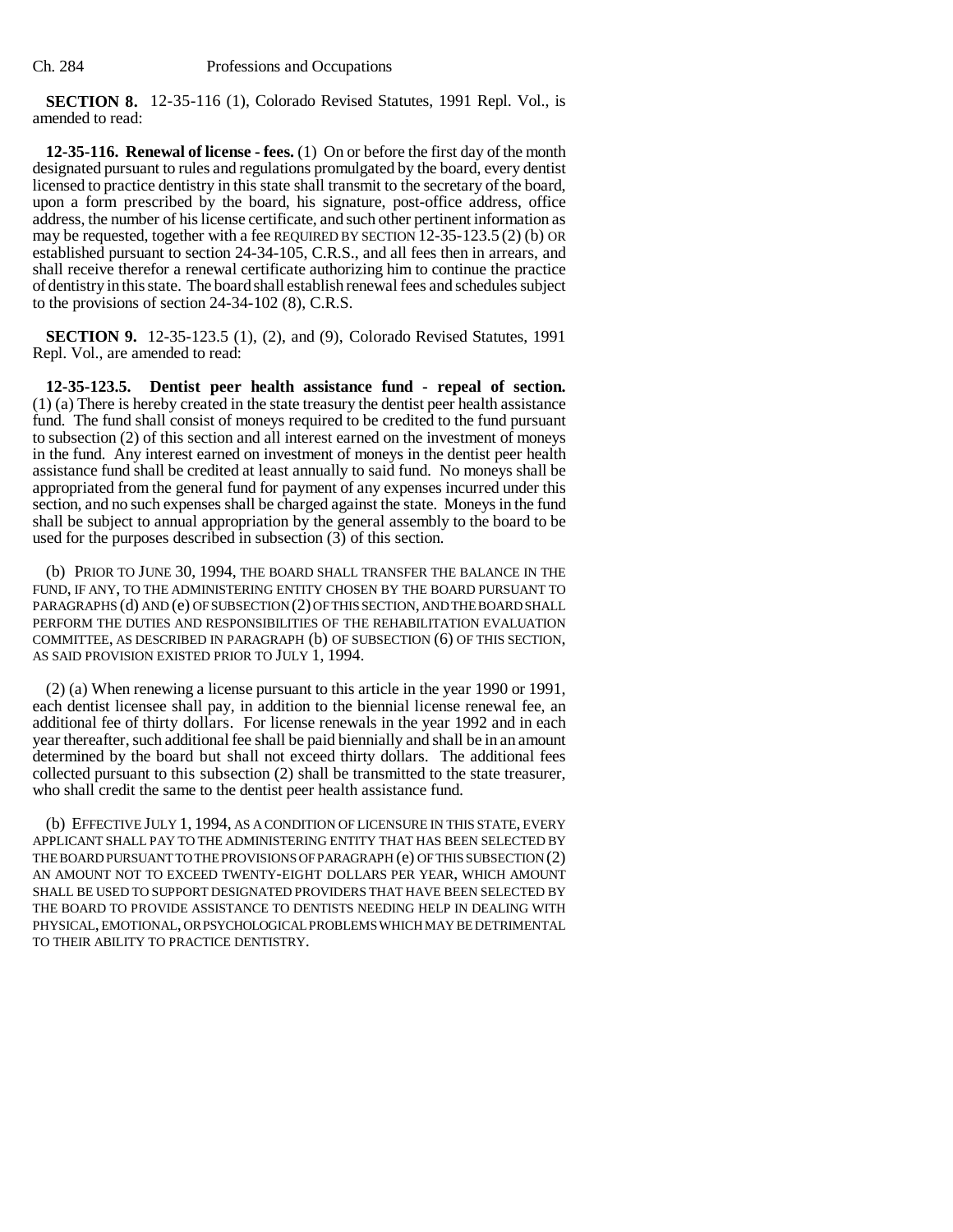(c) THE BOARD SHALL SELECT ONE OR MORE PEER HEALTH ASSISTANCE PROGRAMS AS DESIGNATED PROVIDERS. TO BE ELIGIBLE FOR DESIGNATION BY THE BOARD A PEER HEALTH ASSISTANCE PROGRAM SHALL:

(I) PROVIDE FOR THE EDUCATION OF DENTISTS WITH RESPECT TO THE RECOGNITION AND PREVENTION OF PHYSICAL, EMOTIONAL, AND PSYCHOLOGICAL PROBLEMS AND PROVIDE FOR INTERVENTION WHEN NECESSARY OR UNDER CIRCUMSTANCES WHICH MAY BE ESTABLISHED BY RULES PROMULGATED BY THE BOARD;

(II) OFFER ASSISTANCE TO A DENTIST IN IDENTIFYING PHYSICAL, EMOTIONAL, OR PSYCHOLOGICAL PROBLEMS;

(III) EVALUATE THE EXTENT OF PHYSICAL, EMOTIONAL, OR PSYCHOLOGICAL PROBLEMS AND REFER THE DENTIST FOR APPROPRIATE TREATMENT;

(IV) MONITOR THE STATUS OF A DENTIST WHO HAS BEEN REFERRED FOR TREATMENT;

(V) PROVIDE COUNSELING AND SUPPORT FOR THE DENTIST AND FOR THE FAMILY OF ANY DENTIST REFERRED FOR TREATMENT;

(VI) AGREE TO RECEIVE REFERRALS FROM THE BOARD;

(VII) AGREE TO MAKE THEIR SERVICES AVAILABLE TO ALL LICENSED COLORADO DENTISTS.

(d) THE ADMINISTERING ENTITY SHALL BE A QUALIFIED, NONPROFIT PRIVATE FOUNDATION THAT IS QUALIFIED UNDER SECTION 501 (c) (3) OF THE FEDERAL "INTERNAL REVENUE CODE OF 1986", AS AMENDED, AND SHALL BE DEDICATED TO PROVIDING SUPPORT FOR CHARITABLE, BENEVOLENT, EDUCATIONAL, AND SCIENTIFIC PURPOSES THAT ARE RELATED TO DENTISTRY, DENTAL EDUCATION, DENTAL RESEARCH AND SCIENCE, AND OTHER DENTAL CHARITABLE PURPOSES.

(e) THE RESPONSIBILITIES OF THE ADMINISTERING ENTITY SHALL BE:

(I) TO COLLECT THE REQUIRED ANNUAL PAYMENTS;

(II) To verify to the board, in a manner acceptable to the board, the names of all dentist applicants who have PAID THE FEE SET BY THE BOARD;

(III) TO DISTRIBUTE THE MONEYS COLLECTED, LESS EXPENSES, TO THE DESIGNATED PROVIDER, AS DIRECTED BY THE BOARD;

(IV) TO PROVIDE AN ANNUAL ACCOUNTING TO THE BOARD OF ALL AMOUNTS COLLECTED, EXPENSES INCURRED, AND AMOUNTS DISBURSED; AND

(V) TO POST A SURETY PERFORMANCE BOND IN AN AMOUNT SPECIFIED BY THE BOARD TO SECURE PERFORMANCE UNDER THE REQUIREMENTS OF THIS SECTION. THE ADMINISTERING ENTITY MAY RECOVER THE ACTUAL ADMINISTRATIVE COSTS INCURRED IN PERFORMING ITS DUTIES UNDER THIS SECTION IN AN AMOUNT NOT TO EXCEED TEN PERCENT OF THE TOTAL AMOUNT COLLECTED.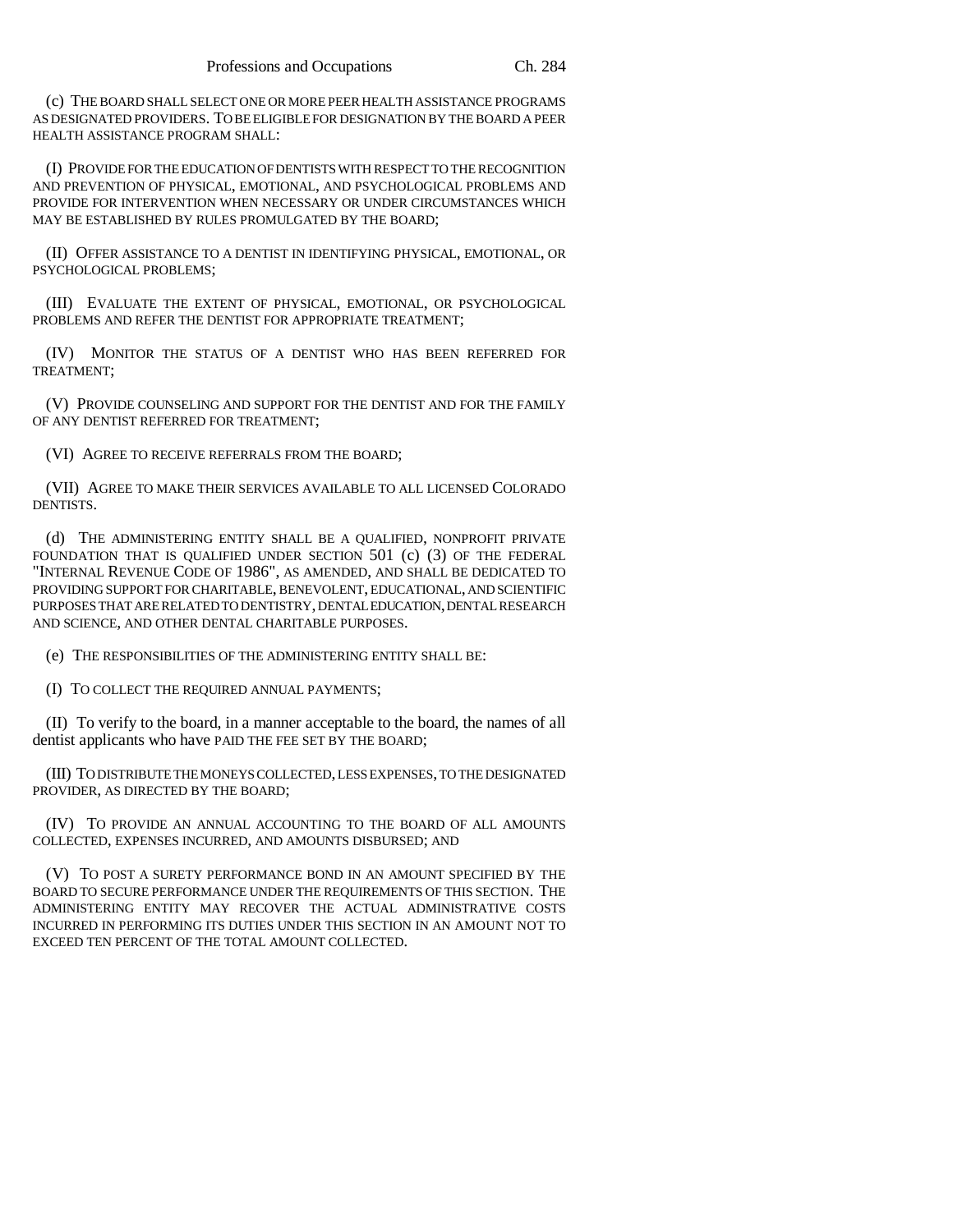(9) This section is SUBSECTIONS  $(1)$   $(a)$ ,  $(2)$   $(a)$ ,  $(3)$ ,  $(4)$ , AND  $(6)$  OF THIS SECTION AND THIS SUBSECTION (9) ARE repealed, EFFECTIVE June 30, 1994.

**SECTION 10.** 12-36-102, Colorado Revised Statutes, 1991 Repl. Vol., as amended, is amended to read:

**12-36-102. Legislative declaration.** (1) The general assembly declares it to be in the interests of public health, safety, and welfare to enact laws regulating and controlling the practice of the healing arts to the end that the people shall be properly protected against unauthorized, unqualified, and improper practice of the healing arts in this state, and this article shall be construed in conformity with this declaration of purpose.

(2) THE GENERAL ASSEMBLY FURTHER FINDS, DETERMINES, AND DECLARES THAT EFFECTIVE JULY 1, 1994, THE PHYSICIANS' PEER HEALTH ASSISTANCE FUND SHALL BE TERMINATED, THE BALANCE OF MONEYS IN THE FUND SHALL BE TRANSFERRED PRIOR TO JUNE 30, 1994, TO AN ADMINISTERING ENTITY SELECTED BY THE BOARD, WHICH ENTITY SHALL ADMINISTER THE PROGRAMS OF BOARD SELECTED DESIGNATED PROVIDERS, AND THAT THE FISCAL YEAR BEGINNING JULY 1, 1993, SHALL BE USED BY THE DEPARTMENT OF REGULATORY AGENCIES AS A TRANSITION YEAR TO PLAN FOR THE TRANSFER OF RESPONSIBILITIES FOR SUCH PROGRAM.

**SECTION 11.** 12-36-112, Colorado Revised Statutes, 1991 Repl. Vol., is amended to read:

**12-36-112. License fee.** An applicant for a license to practice medicine shall pay a fee to be determined and collected pursuant to section 12-36-123.5 (2) (b) OR ESTABLISHED PURSUANT TO SECTION 24-34-105, C.R.S.

**SECTION 12.** 12-36-123.5 (1), Colorado Revised Statutes, 1991 Repl. Vol., is amended, and the said 12-36-123.5 is further amended BY THE ADDITION OF THE FOLLOWING NEW SUBSECTIONS, to read:

**12-36-123.5. Physicians' peer health assistance fund.** (1) (a) There is hereby created in the state treasury the physicians' peer health assistance fund. The fund shall consist of moneys required to be credited to the fund pursuant to subsection (2) of this section and all interest earned on the investment of moneys in the fund. Any interest earned on investment of moneys in the physicians' peer health assistance fund shall be credited at least annually to said fund. No moneys shall be appropriated from the general fund for payment of any expenses incurred under this section, and no such expenses shall be charged against the state. Moneys in the fund shall be subject to annual appropriation by the general assembly to the board to be used for the purposes described in subsection  $(3)$  of this section.

(b) PRIOR TO JUNE 30, 1994, THE BOARD SHALL TRANSFER THE BALANCE IN THE FUND, IF ANY, TO THE ADMINISTERING ENTITY CHOSEN BY THE BOARD PURSUANT TO SUBSECTION (3.5) OF THIS SECTION.

(3.5) (a) NO LATER THAN JUNE 30, 1994, THE BOARD SHALL TRANSFER THE BALANCE IN THE FUND, IF ANY, TO THE ADMINISTERING ENTITY CHOSEN BY THE BOARD PURSUANT TO PARAGRAPHS (d) AND (e) OF THIS SUBSECTION (3.5).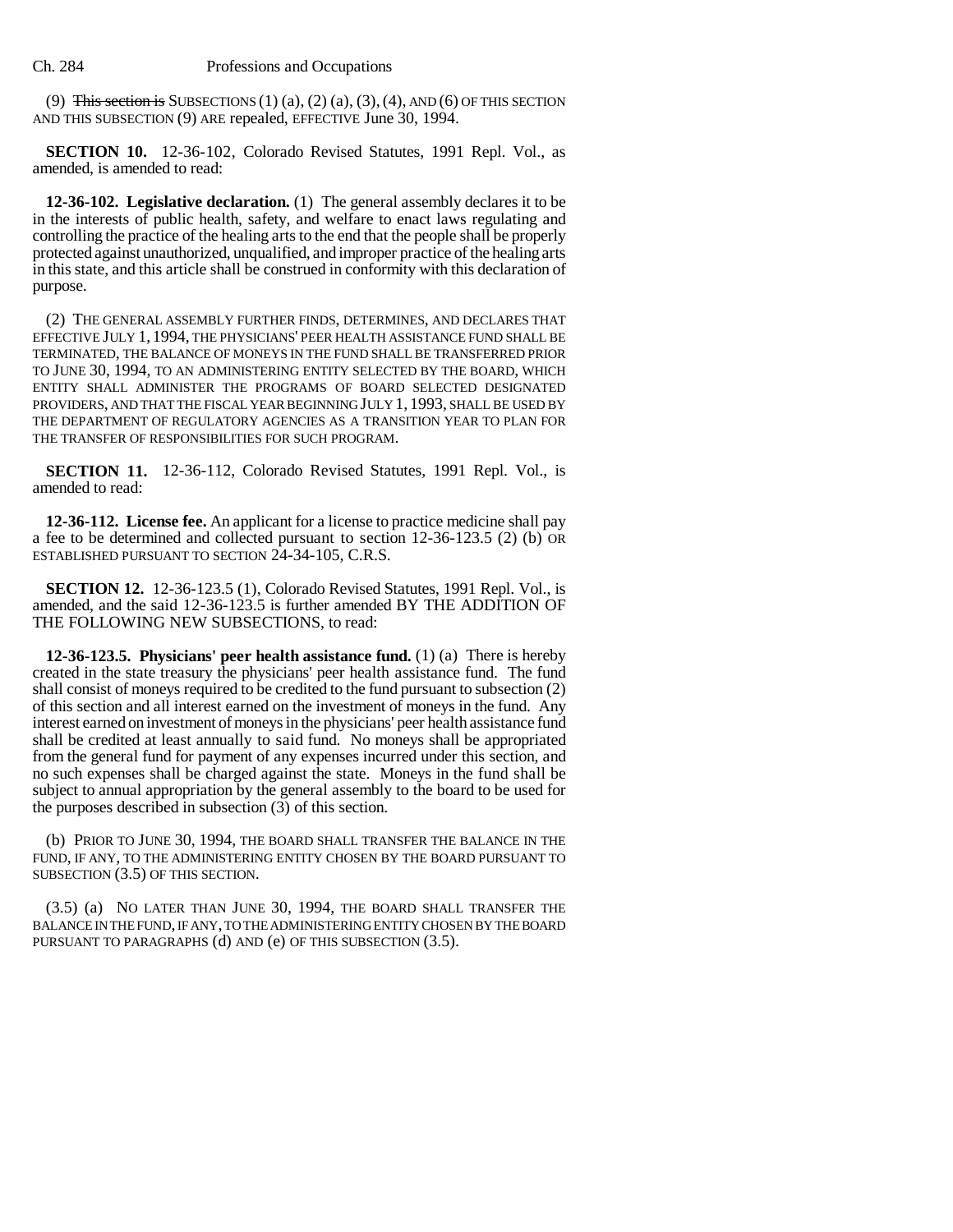(b) EFFECTIVE JULY 1, 1994, AS A CONDITION OF LICENSURE IN THIS STATE, EVERY APPLICANT SHALL PAY TO THE ADMINISTERING ENTITY THAT HAS BEEN SELECTED BY THE BOARD PURSUANT TO THE PROVISIONS OF PARAGRAPHS (d) AND (e) OF THIS SUBSECTION (3.5) AN AMOUNT SET BY THE BOARD NOT TO EXCEED TWENTY-EIGHT DOLLARS PER YEAR, WHICH AMOUNT SHALL BE USED TO SUPPORT DESIGNATED PROVIDERS THAT HAVE BEEN SELECTED BY THE BOARD TO PROVIDE ASSISTANCE TO PHYSICIANS NEEDING HELP IN DEALING WITH PHYSICAL, EMOTIONAL, OR PSYCHOLOGICAL PROBLEMS WHICH MAY BE DETRIMENTAL TO THEIR ABILITY TO PRACTICE MEDICINE.

(c) THE BOARD SHALL SELECT ONE OR MORE PEER HEALTH ASSISTANCE PROGRAMS AS DESIGNATED PROVIDERS. TO BE ELIGIBLE FOR DESIGNATION BY THE BOARD A PEER HEALTH ASSISTANCE PROGRAM SHALL:

(I) PROVIDE FOR THE EDUCATION OF PHYSICIANS WITH RESPECT TO THE RECOGNITION AND PREVENTION OF PHYSICAL, EMOTIONAL, AND PSYCHOLOGICAL PROBLEMS AND PROVIDE FOR INTERVENTION WHEN NECESSARY OR UNDER CIRCUMSTANCES WHICH MAY BE ESTABLISHED BY RULES PROMULGATED BY THE BOARD;

(II) OFFER ASSISTANCE TO A PHYSICIAN IN IDENTIFYING PHYSICAL, EMOTIONAL, OR PSYCHOLOGICAL PROBLEMS;

(III) EVALUATE THE EXTENT OF PHYSICAL, EMOTIONAL, OR PSYCHOLOGICAL PROBLEMS AND REFER THE PHYSICIAN FOR APPROPRIATE TREATMENT;

(IV) MONITOR THE STATUS OF A PHYSICIAN WHO HAS BEEN REFERRED FOR TREATMENT;

(V) PROVIDE COUNSELING AND SUPPORT FOR THE PHYSICIAN AND FOR THE FAMILY OF ANY PHYSICIAN REFERRED FOR TREATMENT;

(VI) AGREE TO RECEIVE REFERRALS FROM THE BOARD;

(VII) AGREE TO MAKE THEIR SERVICES AVAILABLE TO ALL LICENSED COLORADO PHYSICIANS.

(d) THE ADMINISTERING ENTITY SHALL BE A QUALIFIED, NONPROFIT PRIVATE FOUNDATION THAT IS QUALIFIED UNDER SECTION 501 (c) (3) OF THE FEDERAL "INTERNAL REVENUE CODE OF 1986", AS AMENDED, AND SHALL BE DEDICATED TO PROVIDING SUPPORT FOR CHARITABLE, BENEVOLENT, EDUCATIONAL, AND SCIENTIFIC PURPOSES THAT ARE RELATED TO MEDICINE, MEDICAL EDUCATION, MEDICAL RESEARCH AND SCIENCE, AND OTHER MEDICAL CHARITABLE PURPOSES.

(e) THE RESPONSIBILITIES OF THE ADMINISTERING ENTITY SHALL BE:

(I) TO COLLECT THE REQUIRED ANNUAL PAYMENTS;

(II) TO VERIFY TO THE BOARD, IN A MANNER ACCEPTABLE TO THE BOARD, THE NAMES OF ALL PHYSICIAN APPLICANTS WHO HAVE PAID THE FEE SET BY THE BOARD;